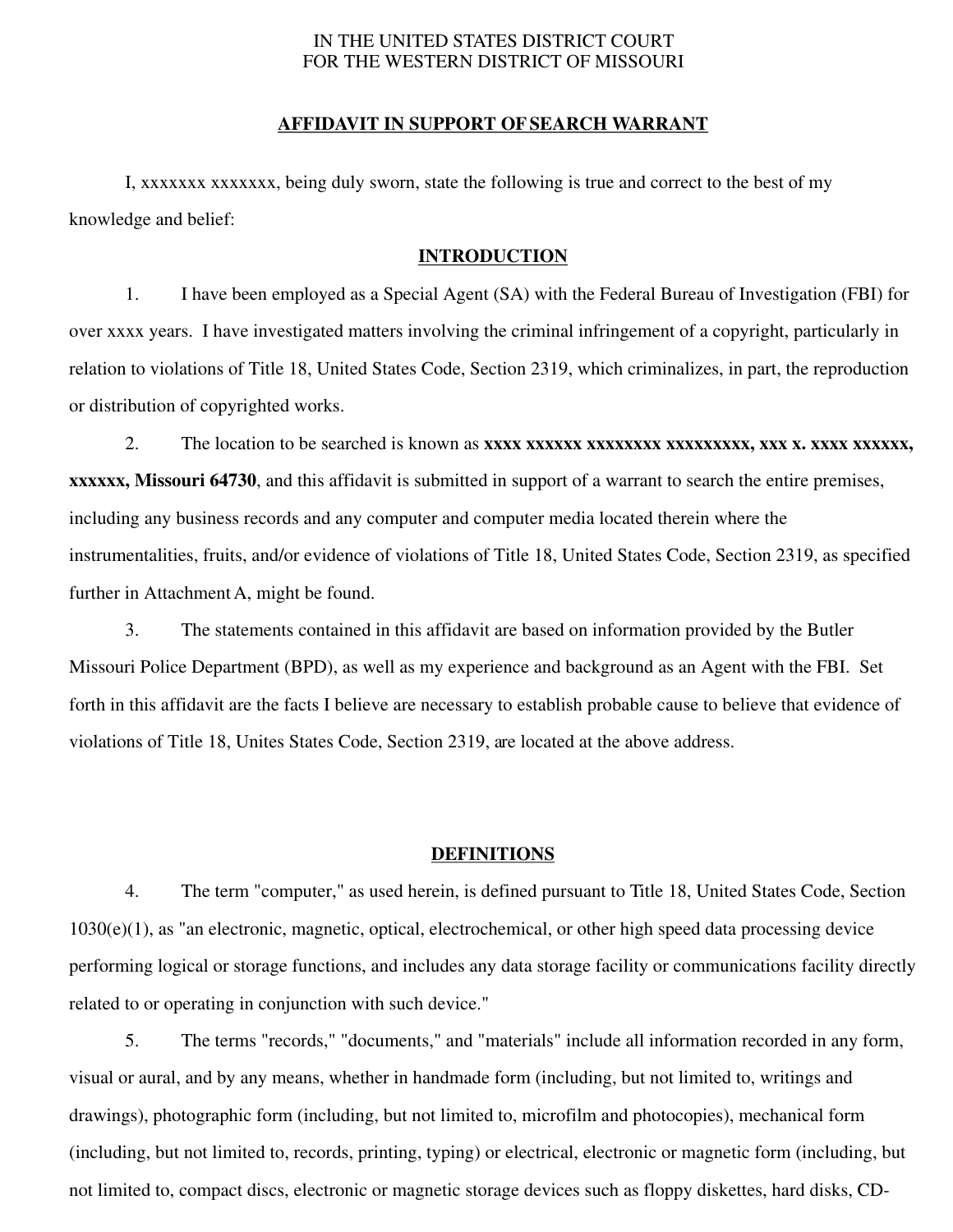ROMs, digital video disks (DVDs), Personal Digital Assistants (PDAs), memory sticks, optical disks, smart cards, or electronic notebooks, as well as digital data files and printouts or readouts from any magnetic, electrical or electronic storage device).

### **SPECIFICS OF SEARCHES AND SEIZURES OF COMPUTER SYSTEMS**

6. I have consulted with an expert in computer searches, **Computer Specialist/Forensic Examiner xxxxx xxxxxxx xx**. According to **CS/FE xxxxxxx** searching and seizing information from computers often requires agents to seize all electronic storage devices (along with related peripherals) to be searched later by a qualified computer expert in a laboratory or other controlled environment. This is true because of the following:

- a. Computer storage devices (like hard disks, diskettes, tapes, CD-ROMs, aand DVDs) can store the equivalent of hundreds of thousands of pages of information. Additionally, a suspect may try to conceal criminal evidence, and might store criminal evidence in random order or with deceptive file names or deceptive file extensions. This requires searching authorities to examine all the stored data to determine which particular files are evidence or instrumentalities of crime. This sorting process can take weeks or months, depending on the volume of data stored, and it would be impractical to attempt this kind of data search on site.
- b. Searching computer systems for criminal evidence is a highly technical process, requiring expert skill and a properly controlled environment. The vast array of computer hardware and software available requires even computer experts to specialize in some systems and applications, so it is difficult to know before a search which expert is qualified to analyze the system and its data. In any event, data search protocols are exacting scientific procedures designed to protect the integrity of the evidence and to recover even "hidden," erased, compressed, password-protected, or encrypted files. Since computer evidence is extremely vulnerable to inadvertent or intentional modification or destruction (both from external sources and from destructive codes imbedded in the system, such as "booby traps"), a controlled environment is essential to its complete and accurate analysis.

7. Based upon your affiant's consultation with experts in computer searches, data retrieval from computers and related media, and consultations with other agents who have been involved in the search of computers and retrieval of data from computer systems, your affiant knows that searching computerized information for evidence or instrumentalities of crime commonly requires agents to seize all of a computer